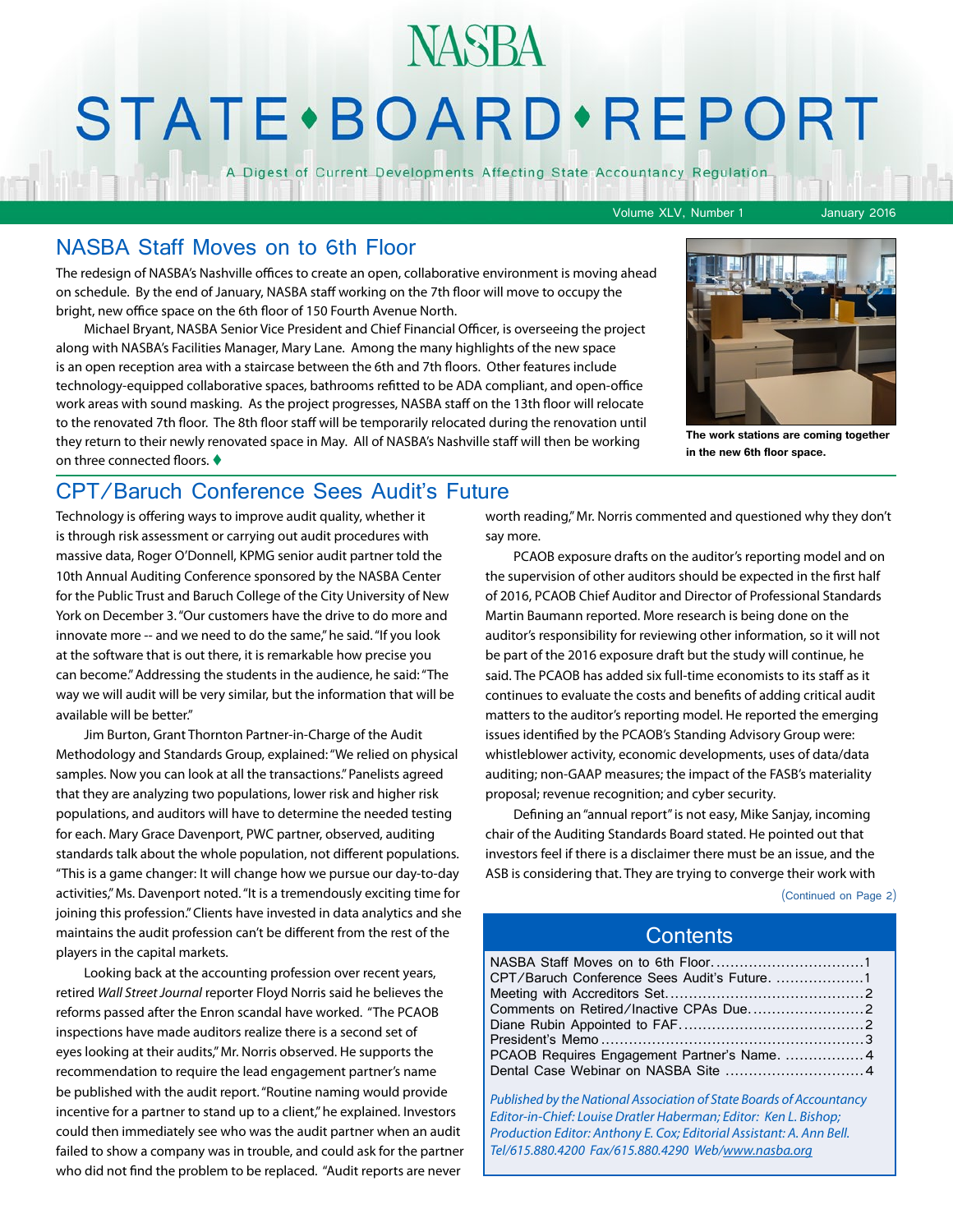## <span id="page-1-0"></span>Meeting with Accreditors Set

NASBA and the AICPA are jointly hosting an Accreditation Forum with representatives of accreditation bodies on January 29, 2016 in Washington, DC, following the annual meeting of the Council for Higher Education Accreditation. Facilitating the discussion will be Dr. Jan Williams, past chair of the Association to Advance Collegiate Schools of Business (AACSB) International and past president of the American Accounting Association.

In a joint invitation to accreditation bodies, NASBA President and CEO Ken L. Bishop and AICPA President and CEO Barry C. Melancon stated: "…in the protection of the public interest, NASBA and the AICPA are increasingly concerned about the evolution of accrediting bodies to evaluate the reliability and quality of an education offered at the various higher education institutions. In this regard, we are

weighing and considering whether the statutory reliance on existing accreditation bodies should be changed."

The invitation explains to the key organizations "before we consider any statutory or rule changes, we would like to discuss our concerns with you directly."

*Uniform Accountancy Act Section 5 (c)* and *Model Rule 5– Education Requirements – Determining Compliance of the Applicant's Education* rely on the accreditation process of regional, national and programmatic accrediting bodies recognized by the Department of Education to ascertain the credibility of college hours/credits and degrees conferred.

Questions about the Forum should be directed to Brentni Henderson (bhendersonking@nasba.org). ♦

# Comments on Retired/Inactive CPAs Due

February 2, 2016 is the deadline for submitting comments on the proposed changes to Uniform Accountancy Act Section 6(d) and Model Rule 6-7 that would enable qualified professionals to refer to themselves as "Retired-CPA" with appropriate registration with their State Board.

This would enable CPAs who are at least age 55 and who no longer meet their state's standard CPE requirement to perform activities that others in the "Inactive-CPA" category could not, including offering volunteer tax preparation services if competent, participating in government-sponsored business mentoring programs if competent, and serving on the board of a non-profit organization if competent. All of these activities would be uncompensated and can currently be offered by non-CPAs. Retired-CPAs would be required to affirm to their State Board of Accountancy that they: (1) understand

#### Conference Sees Audit's Future (Continued from Page 1)

the work of both the PCAOB and the IAASB. Currently the ASB's reporting project is focused on standards or guidance to enhance auditor reporting for benefit plans.

"The litigation environment for the accounting profession now is the best I have seen it in more than 30 years," proclaimed Michael Young, litigation partner at Wilkie Farr & Gallagher. He believes this is in part because audit documentation has gotten better, increasing sophistication of the judicial system to financial information, and the timing of the last financial crisis was after the audit reports had come out. However he warned that the SEC has been talking about going after "gatekeepers," including accountants and audit committees. Mr. Young also warned that the plaintiff's bar is paying attention to e-mails and voice mails; consequently, if something is mentioned by staff in e-mail or recorded in voice mail, there should be follow through and the action reported in the work papers.

The role of the State Boards in enforcement was underscored by Noel Allen, NASBA legal counsel. He reminded all that if CPAs are under investigation, they are required to report that to their State Board of Accountancy. In some states, failure to so report in a renewal form can subject the CPA to perjury charges.

The 11th Annual Auditing Conference is scheduled for December 1, 2016 at Baruch College.

the scope of limitations on what services they offer; (2) agree not to use their Retired-CPA status in any way which could be misleading; and (3) maintain professional competence, without a specific CPE requirement, when offering any of the permitted volunteer services.

"The AICPA/NASBA Uniform Accountancy Act Committee has debated this issue for over two years and we believe the proposed changes will enable all Boards of Accountancy to come to a uniform definition of this group of professionals," NASBA UAA Committee Chair J. Coalter Baker (TX) stated. "States have come up with varying policies to recognize Retired-CPAs and we are aiming to set guidance that will do away with inconsistencies in expectations and treatment of this class of CPAs."

State Boards are asked to send their comments to lhaberman@ nasba.org.  $\blacklozenge$ 

# Diane Rubin Appointed to FAF



On January 1, 2016, NASBA Past Chair (2005- 2006) Diane M. Rubin, CPA, began her five-year term as a trustee of the Financial Accounting Foundation. Ms. Rubin is a retired audit partner and quality control partner of Novogradac & Company, LLP, in San Francisco, and was the recipient of the NASBA William H. Van Rensselaer

**Diane Rubin**

Public Service Award in 2013. She is also a former chair of the California State Board of Accountancy, and former member of the Private Company Council plus many productive NASBA committees.

The mission of the FAF is to "establish and improve financial and reporting standards, fostering financial reporting that provides decision-useful information to investors and other users of financial reports." It provides oversight of the Financial Accounting Standards Board and the Governmental Accounting Standards Board and their Advisory Councils. The FAF Board of Trustees has 14-18 members from varied backgrounds, including: users, preparers and auditors of financial statements; state and local government officials; academics; and regulators.

Charles H. Noski also began his three-year term as chair of the FAF Board of Trustees on January 1. He has served as chief financial officer, board member and audit committee chair for major U.S. corporations.  $\blacklozenge$ 

vad böttira við reistöð varð böttiraðar kinsið övað böttiraðar kinsið annað böttiraða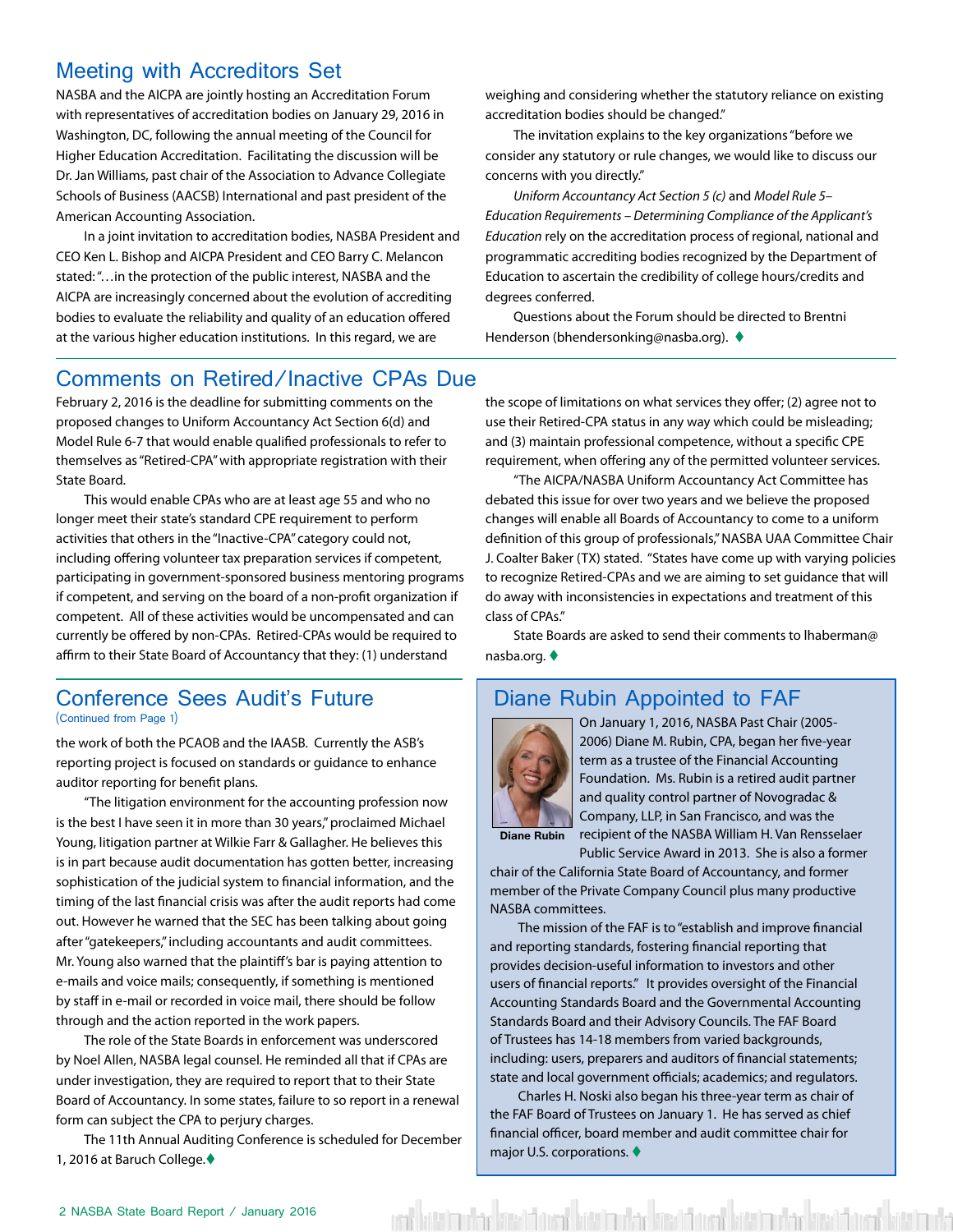# PRESIDENT'S MEMO

# **It's All Good!**

In previous Memos I have mentioned that I live a few miles south of Nashville, in Franklin, TN. There I have become friends with resident artists, performers, poets and song writers. I have observed with interest how writers always carry a notepad or tablet to record things they see, hear or unexpectedly experience. Being married to a published author who is an aspiring novelist, I see the same phenomenon in my personal life. Those scribbled observations ultimately may become part of a story or song.

On a balmy December morning, I was in my favorite coffee shop with several of my friends. As is typical on a nice weekend in historic Franklin, the town was busy with both locals and tourists, and the coffee shop was crowded. A young fellow carrying a tray with several cups of coffee was trying to exit the shop when an apparent out-oftowner bumped into him causing the tray to shift and the hot coffee to spill everywhere. The tourist obviously felt terrible about the mishap and was profusely apologizing when the young fellow tossed his head, smiled, grabbed a few napkins and said, "It's all good!" Then he headed back to the counter for some refills. Sure enough, a couple of my song writer buddies pulled out their notebooks and began writing. While I have no idea what they wrote, I also made a note of the expression and the man's unruffled attitude.



**Ken L. Bishop President & CEO**

This weekend I received a telephone call from a past NASBA chair who wanted to pass on New Year's wishes. In the ensuing conversation he asked how things were going at NASBA. After brief reflection, I responded: "It's all good!" And I sincerely meant it.

 As we enter a new year, it is natural to do an appraisal as to where we are and where we want to be. Having four years under my belt as CEO, I know that we will likely face some challenges, maybe even some drama, in 2016. However, I also know that NASBA has never been better positioned or more able to manage those challenges and, more importantly, to reach new levels of competence to provide support to State Boards of Accountancy.



Last month I wrote about focusing on what is in front of you. At NASBA we are most certainly doing that. In the coming days we will begin moving into our new office space in Nashville. By late spring, all of our operations will be housed in a new cutting- edge and collaborative environment. We look forward to the enhanced capability this will promote. Simultaneously, we are well underway in moving our IT infrastructure into position to meet future needs, as we reinvigorate our existing products and services while developing new opportunities.

As stated earlier, there are continued challenges facing NASBA, State Boards and the accounting profession. We continue to be concerned about the appearance of lack of support for the U.S. CPA credential and license. The ongoing promotion of sub-level credentials for non-CPAs in areas that have historically been held by CPAs continues. NASBA's strategic plan makes maintaining the CPA candidate pipeline, to produce an adequate number of CPAs, a public protection issue. The movement towards promoting non-CPA credential holders as being anywhere near the quality of CPAs conflicts with concentrated efforts to recruit students to the CPA profession. Please note that I am using the phrase "the appearance of lack of support." I know many in the profession and in the professional associations that are

selling these new non-CPA credentials are equally concerned about focus being shifted from the CPA credential. NASBA, for its part, will keep this issue on the front burner!

Another issue carried over is the continuing growth of non-traditional methods of education. NASBA in partnership with AICPA has been devoting significant time and resources into trying to mitigate this concern. In late January we will be conducting an unprecedented Accreditation Summit, wherein we will be discussing our concerns with the relevant accreditation bodies and seeking remedies and solutions. We have already made inroads into this matter and I believe that, as a result of our efforts, we will see steps being taken to significantly improve the existing accreditation processes.

The growth of a global economy and its significant impact on the U.S. accounting profession and its regulation continue. NASBA has increasingly developed relationships with the profession and regulators from around the world. 2016 will be an important year as we review and improve existing mutual recognition agreements and consider new recognition protocols for future agreements. The joint NASBA/AICPA International Qualifications Appraisal Board (IQAB) is taking the lead in this process.

There are many more threats and opportunities that I could discuss in this Memo. The important point is that NASBA, with our resources, volunteers and State Board support and involvement, has a handle on them. As you begin the "busy season," we would like to wish you a safe, prosperous and happy New Year....and remember: "It's all good!"

*Semper ad meliora (Always toward better things).*

Jen L. Bohop

*— Ken L. Bishop President & CEO*

Australia Travisticaia antus estis Travisticaia antus estis Travisticaia antus estus travis